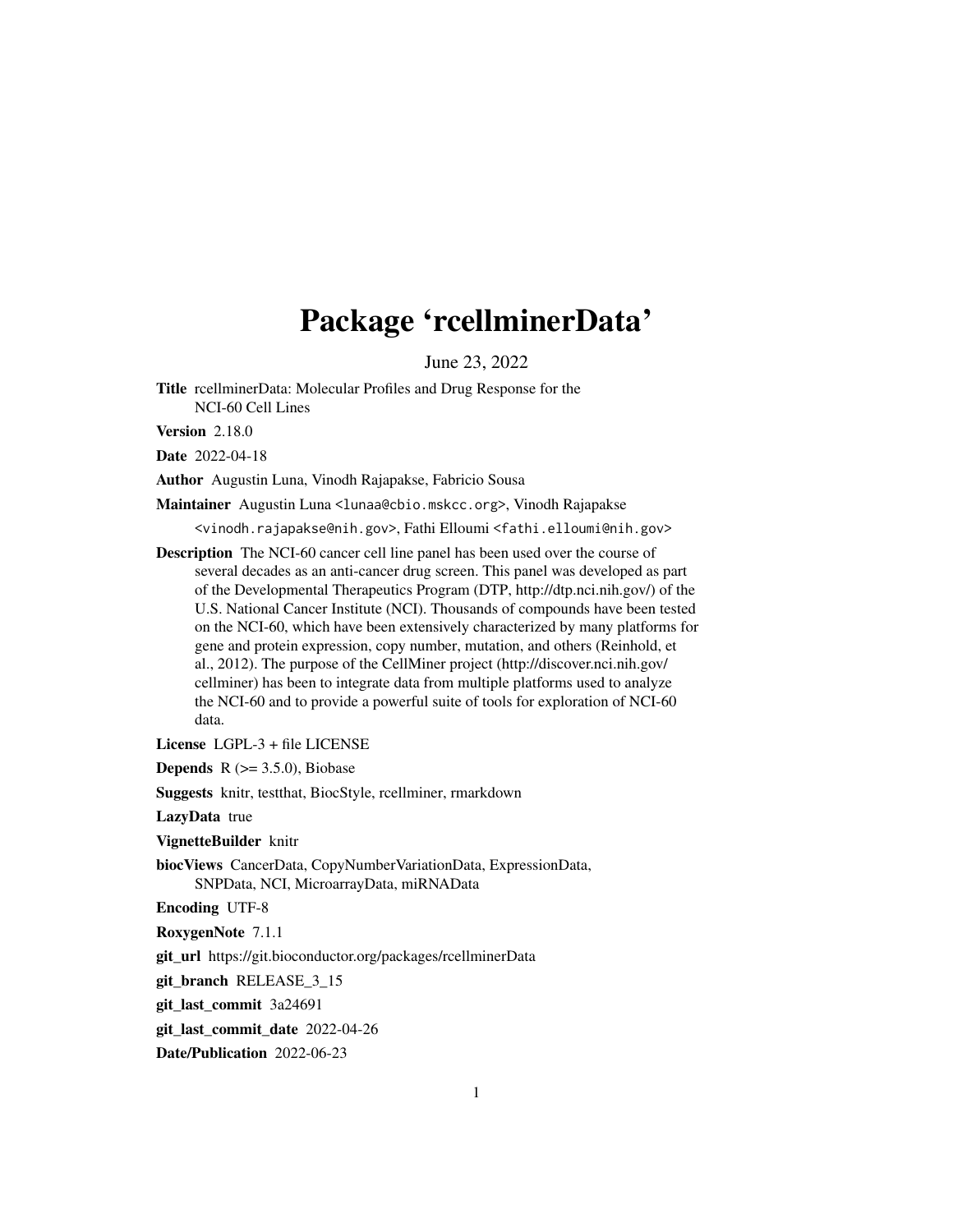### <span id="page-1-0"></span>R topics documented:

#### **Index** [5](#page-4-0). The second state of the second state of the second state of the second state of the second state of the second state of the second state of the second state of the second state of the second state of the second

drugData *CellMiner compound data: NCI-60 activity and metadata*

#### Description

The drugData object, of rcellminer package class DrugData, organizes data for 20861 compounds screened over the NCI-60 cancer cell lines by the NCI Developmental Therapeutics Program. These include activity profiles, as well as other information such as chemical structure, and where appropriate, name, mechanism of action, clinical testing status, etc.

#### Usage

data(drugData)

#### Details

The activity data has two forms. A standardized 'z-score' data set provides a single NCI-60 profile for each compound, possibly averaging data derived from multiple experiments (subject to quality standards described in Reinhold et al.). A repeat activity data set provides data at the level of individual NCI-60 profiling experiments.

#### Value

the drugData object that contains Cellminer drug information as a DrugData object

#### Source

CellMiner Website: <URL: http://discover.nci.nih.gov/cellminer/>

#### References

Reinhold, W.C., et al. (2012) CellMiner: a web-based suite of genomic and pharmacologic tools to explore transcript and drug patterns in the NCI-60 cell line set, Cancer Research, 72, 3499-3511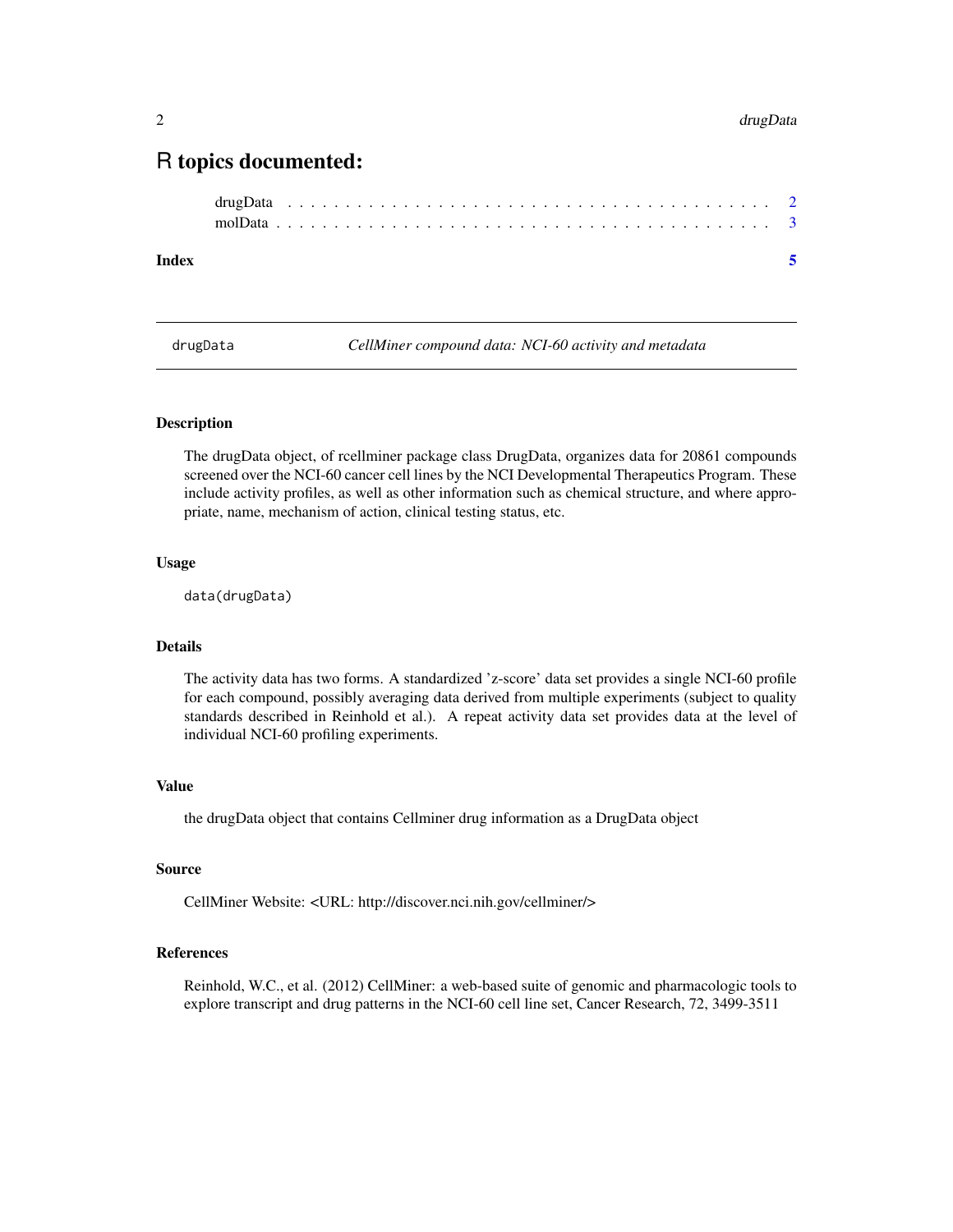<span id="page-2-0"></span>

#### Description

The molData object, of rcellminer package class MolData, organizes CellMiner's molecular profiling data for the NCI-60 cancer cell lines. Also provided are cell line annotations, including tissue of origin, detailed histology, and source information.

#### Usage

data(molData)

#### Details

Data matrices for the following types of data are provided. NOTE: Missing values are represented as NA. Pubmed IDs (PMID) are provided.

- cop: Copy Number (Combined aCGH): The gene copy data set values are derived from log 2 probe intensities averaged over 4 platforms: Agilent Human Genome CGH Microarray 44A, Nimblegen HG19 CGH 385K WG Tiling v2.0, Affymetrix GeneChip Human Mapping 500k Array Set, and Illumina Human1Mv1\_C Beadchip. For a given gene and cell line, the indicated value is the deviation from the median average intensity value (with the median taken over all genes in that cell line). Values close to zero thus correspond to a copy number of 2, while positive and negative deviations from zero indicate copy gains and losses, respectively. Citation: PMID: 24670534.
- mut: Binary Gene Level Summarized Mutation: The binary gene mutation data are derived from the variant level data in exo using the rcellminer function getBinaryMutationData (see data generation script make\_rcellminerdata.R for details). The binary gene mutation profiles indicate, for each gene and NCI-60 cell line, the presence or absence of a deleterious (and presumably somatic) mutation. Deleterious mutations are frameshift, nonsense, splice site, or missense mutations predicted to alter function by the SIFT and POLYPHEN2 algorithms. Potential germline mutations are filtered by excluding variants with an estimated frequency greater than 0.005 in the normal population (based the 1000 Genomes and ESP5400 databases).
- exo: Exome: Exome regions captured using Agilent SureSelect All Exon v1.0 Kit and sequenced using Illumina Genome Analyzer IIx. Values are percent conversion of genetic variant. This data captures mutations in the NCI-60. The file "exome\_gene\_probeIds\_mapping.txt" is provided, since the CellMiner data dump does not provide a mapping between genes and mutations. Citation: PMID: 23856246. NOTE: 0 indicates no variant allele
- exp: Expression: The mRNA transcription level values are average intensity values combined from 4 platforms: Affy HG-U133(A-B), Affy HuEx 1.0, Affy HG-U133 Plus 2.0, Affy HG-U95(A-E). Average intensity values for given gene are presented if all probe expression patterns are well correlated. Citation: PMID: 22802077.
- xai: Expression (Avg. log2 Intensity).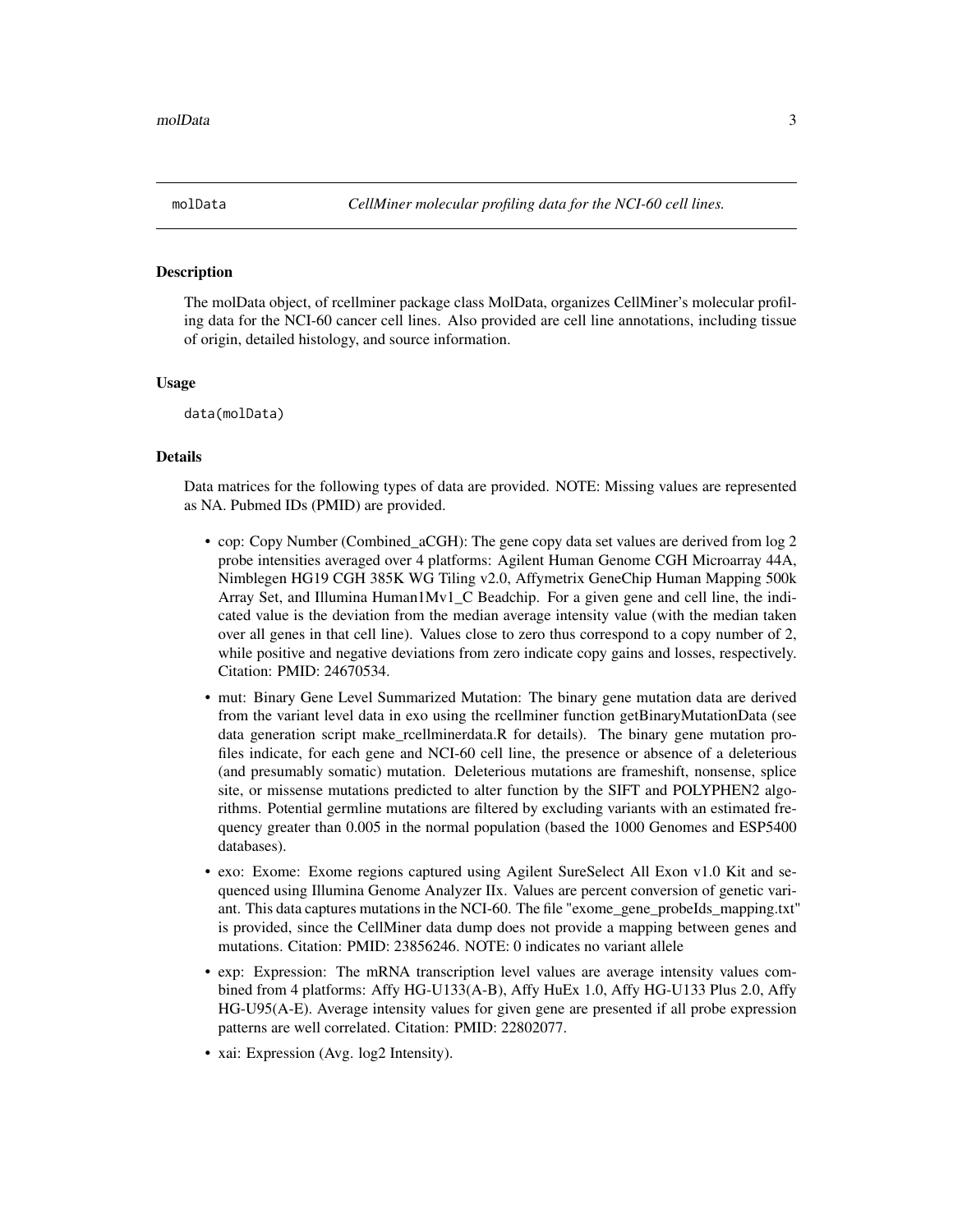- pro: Protein (RPPA; Protein Lysate): Selected values are derived from 176 antibodies associated with 94 proteins. For some proteins, expression data is provided from multiple antibodies. Averaging the latter is not appropriate, but proteins with a single antibody can be selected by excluding probe names with an underscore (yielding a 74 protein data set). Values are provided as dose interpolation values using a method described in Nishizuka et al., 2003. PMID: 14623978
- mir: MicroRNA: 15,000 probes for 723 human and 76 human viral miRNA's. Each slide contains 8 arrays. PMID:20442302.
- mda: Metadata (Phenotype Data). Further information: http://discover.nci.nih.gov/cellminer/celllineMetadata.do
	- age: Patient Age (Years)
	- is\_epithelial: Is cell derived from epithelial source?
	- is\_p53\_mut: Is TP53 mutated?
	- mdr: Multi-Drug Resistance Assay. PMID: 7969041
	- doublingtime: Cell doubling time in hours

#### Value

the molData object that contains Cellminer molecular profiling information as a MolData object

#### Source

CellMiner Website: URL: http://discover.nci.nih.gov/cellminer Data Set Information: URL: http://discover.nci.nih.gov/cellm

#### References

Reinhold, W.C., et al. (2012) CellMiner: a web-based suite of genomic and pharmacologic tools to explore transcript and drug patterns in the NCI-60 cell line set, Cancer research, 72, 3499-3511